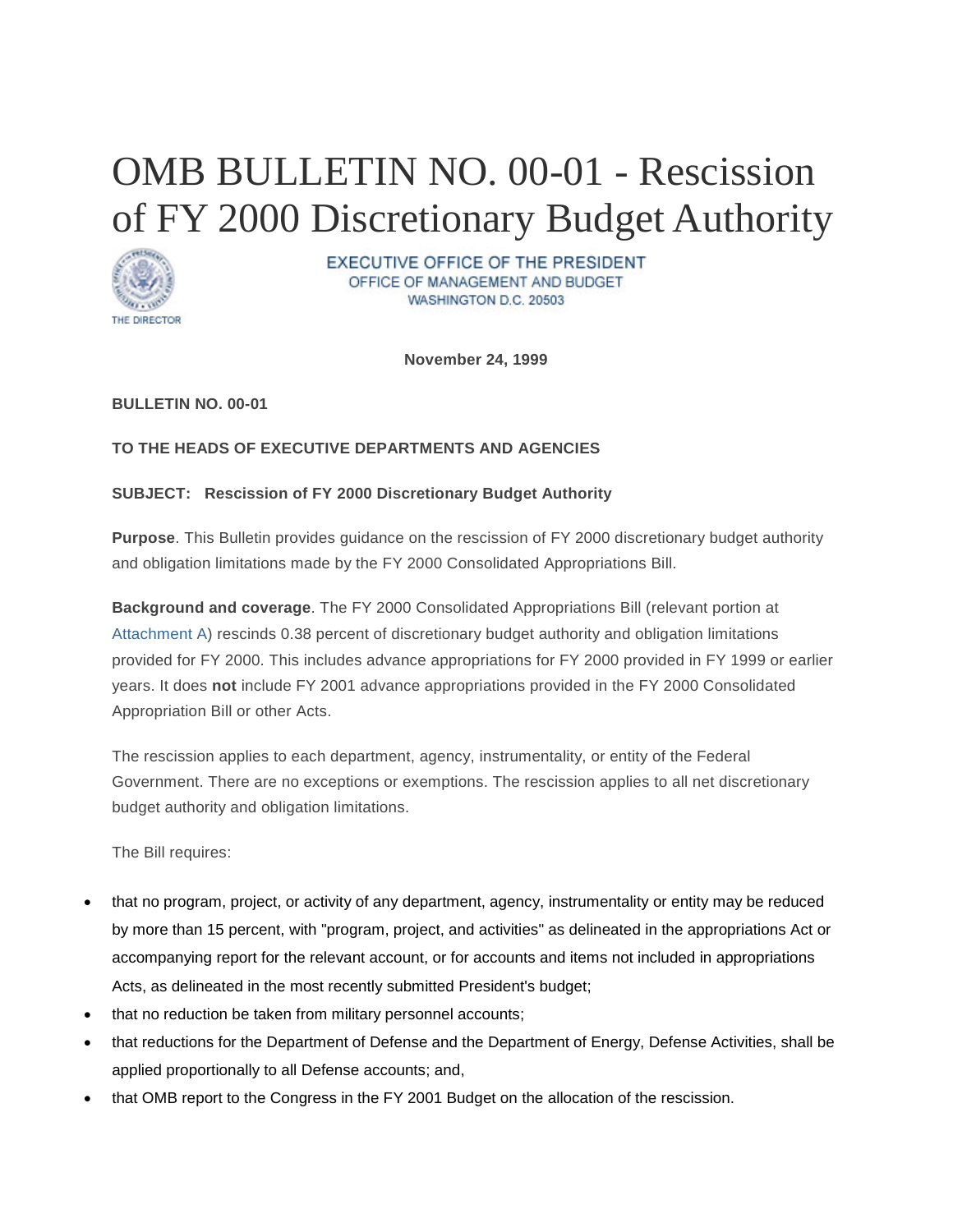**Required actions**. Agencies will be separately provided with their rescission amount by their OMB representative. Agencies have the discretion to determine the allocation of their required rescission amount by budget account, program, project, or activity, consistent with the provisions of the law described above. Agencies are directed to use the following criteria in making the allocation.

- Reductions should be taken from the least critical funding available to the agency.
- Reductions should be considered from enacted funding above the President's request.
- Wherever possible, no reductions should be taken that would require reductions-in-force.
- Agencies should make targeted recommendations rather than an across-the-board funding cut.

Please note that the Bill requires that all reductions are to be made from discretionary budget authority and obligation limitations only.

**Agencies must submit their proposed allocation of the reduction by accounts and the amounts of the rescission in the format of [Attachment B,](https://www.whitehouse.gov/omb/bulletins_b00-01#b) and any additional supporting information requested by the RMO, to their OMB representative by December 3, 1999.** 

Agencies are asked in Attachment B to explain the overall allocation methodology for the reductions, including a specific explanation of how reductions are applied at the program, project, or activity level for reductions of \$10 million or more to any account. The reasons may include, but are not limited to, the criteria mentioned above.

Agencies should reflect their proposed allocations in their FY 2000 apportionments, which are due to OMB 10 days after enactment of the FY 2000 Consolidated Appropriations Bill. OMB will work with agencies on changes, if any, to their proposed allocation as part of the apportionment process.

**Contact**. Questions regarding this Bulletin should be directed to the agency's OMB representative.

**Jacob J. Lew** *Director*

**Attachments** 

Attachment A Bulletin No. 00-01

**FISCAL YEAR 2000 DISCRETIONARY BUDGET AUTHORITY RESCISSION**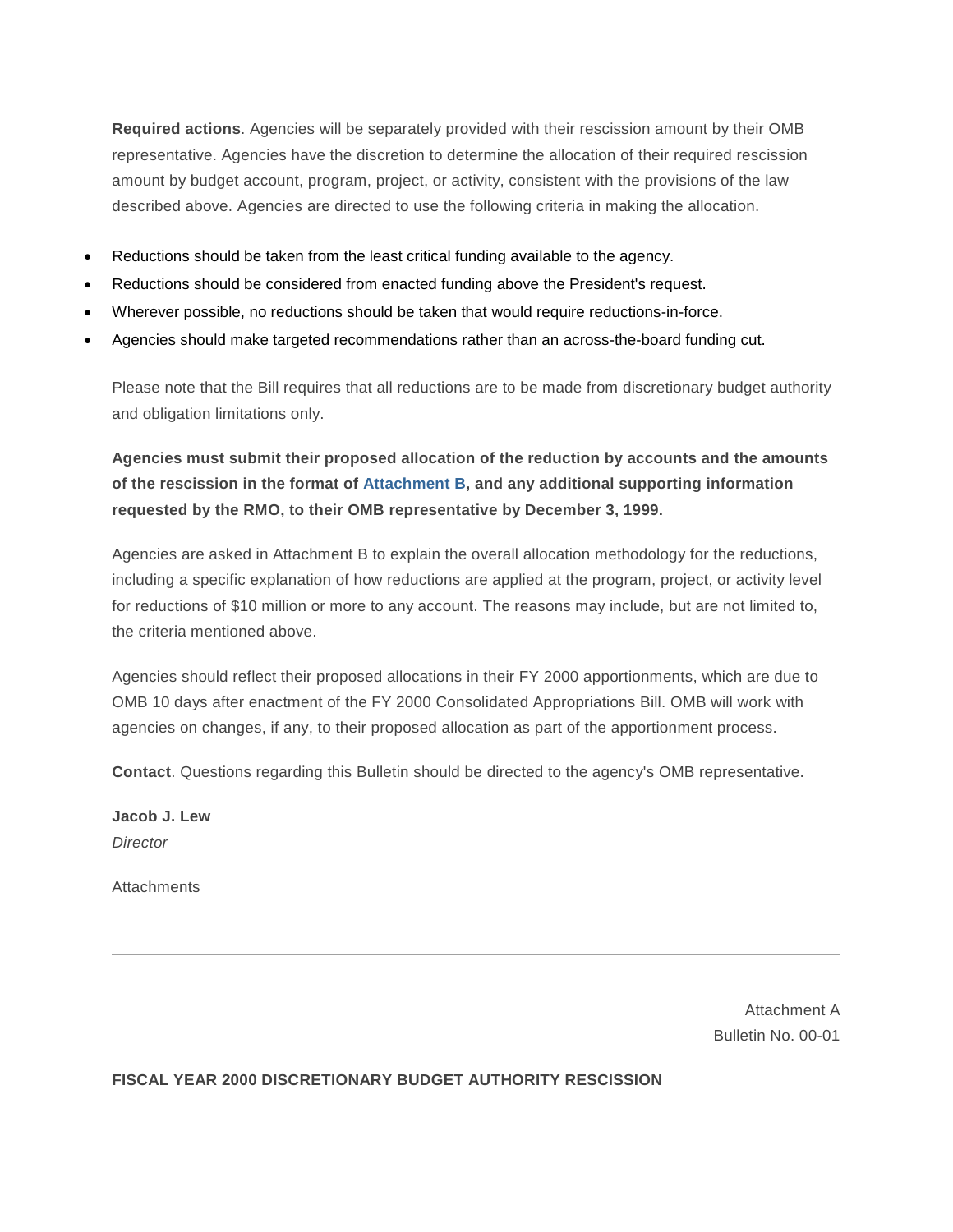Sec.\_\_\_\_\_ (a) Government-wide Rescissions. -There is hereby rescinded an amount equal to 0.38 percent of the discretionary budget authority provided (or obligation limit imposed) for fiscal year 2000 in this or any other Act for each department, agency, instrumentality or entity of the Federal Government.

(b) Restrictions. -In carrying out the rescissions made by subsection (a), -

(1) no program, project or activity of any department, agency, instrumentality or entity may be reduced by more than 15 per cent (with "programs, projects, and activities" as delineated in the appropriations Act or accompanying report for the relevant account, or for accounts and items not included in appropriations Acts, as delineated in the most recently submitted President's budget),

(2) no reduction shall be taken from any military personnel account, and

(3) The reduction for the Department of Defense and the Department of Energy Defense Activities shall be applied proportionately to all Defense accounts.

(c) Report. -The Director of the Office of Management and Budget shall include in the President's budget submitted for the fiscal year 2001 a report specifying the reductions made to each account pursuant to this section.

> Attachment B Bulletin No. 00-01

**Rescission of Fiscal Year 2000 Discretionary Budget Authority by Account**

Agency: \_\_\_\_\_\_\_\_\_\_\_\_\_\_\_\_\_\_\_\_\_\_\_

**Allocation Methodology:**